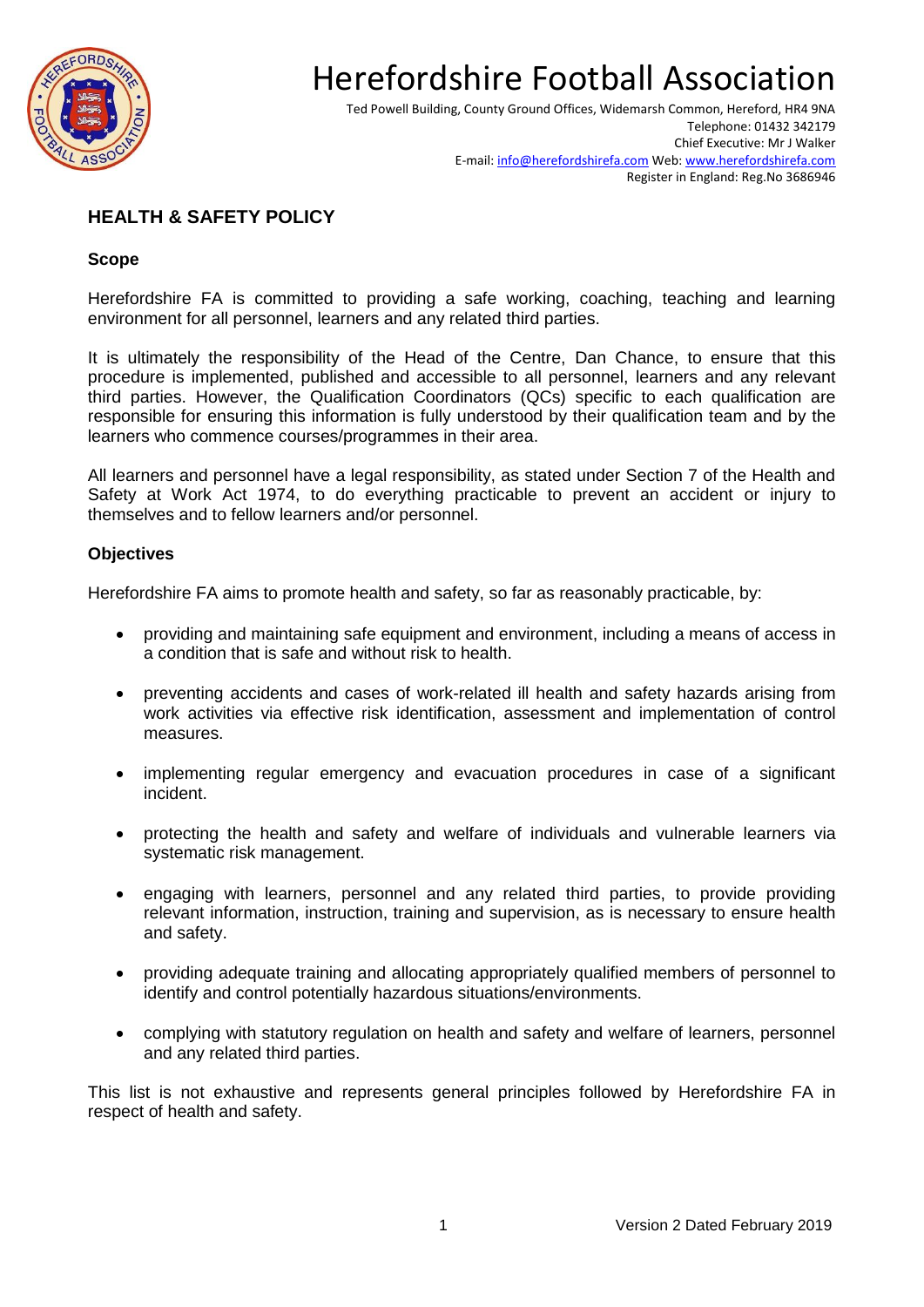

Ted Powell Building, County Ground Offices, Widemarsh Common, Hereford, HR4 9NA Telephone: 01432 342179 Chief Executive: Mr J Walker E-mail[: info@herefordshirefa.com](mailto:info@herefordshirefa.com) Web: [www.herefordshirefa.com](http://www.herefordshirefa.com/) Register in England: Reg.No 3686946

#### **Risk Assessment Procedures**

The Herefordshire FA will ensure that suitable and sufficient control measures are in place to reduce identified risks in the delivery of all courses/programmes.

All personnel required to conduct risk assessments will be given the appropriate training and/or will be made aware of what is expected of them in advance. All recorded risk assessments are made available to all relevant staff who must ensure that all control and/or recovery measures plans are complied with and related actions recorded.

Where tutors/assessors identify additional risks which were not previously identifies, or where a current risk assessment is not in place risk assessment must be conducted.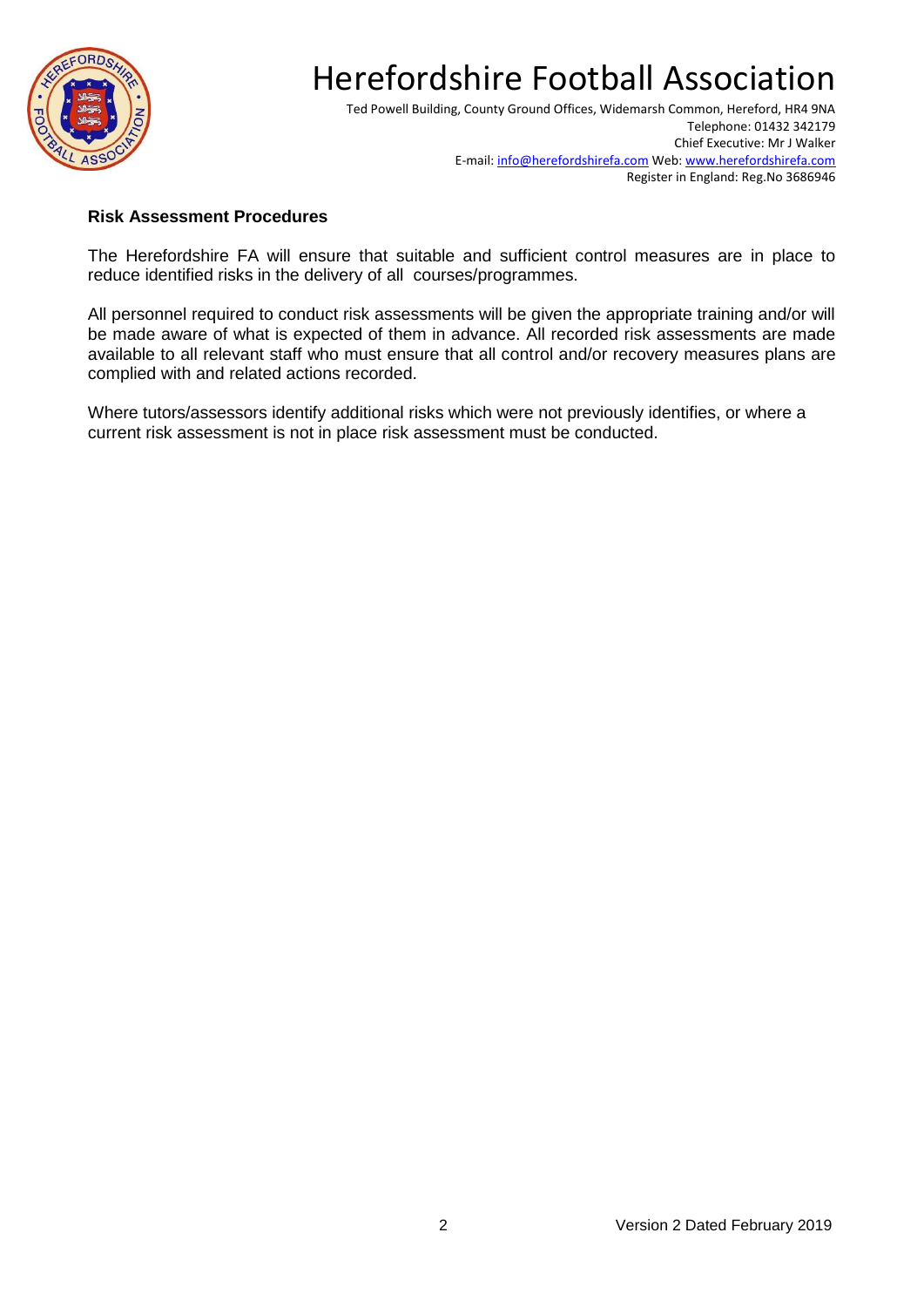

Ted Powell Building, County Ground Offices, Widemarsh Common, Hereford, HR4 9NA Telephone: 01432 342179 Chief Executive: Mr J Walker E-mail[: info@herefordshirefa.com](mailto:info@herefordshirefa.com) Web: [www.herefordshirefa.com](http://www.herefordshirefa.com/) Register in England: Reg.No 3686946

### **RISK ASSESSMENT RECORD**

| <b>Location/Site</b>                                                                                                            |  |                                                                                |                                                                                 |                                                                                                         |  |                                                                                          |  |
|---------------------------------------------------------------------------------------------------------------------------------|--|--------------------------------------------------------------------------------|---------------------------------------------------------------------------------|---------------------------------------------------------------------------------------------------------|--|------------------------------------------------------------------------------------------|--|
| <b>Activity</b>                                                                                                                 |  |                                                                                |                                                                                 |                                                                                                         |  |                                                                                          |  |
| <b>Risk Assessor</b>                                                                                                            |  |                                                                                |                                                                                 |                                                                                                         |  | <b>Date</b>                                                                              |  |
| <b>Hazard</b><br>Cause &<br><b>Description</b><br><b>Consequence</b><br>(what causes<br>the hazard and<br>why is it<br>harmful) |  | <b>Control</b><br><b>Measures in</b><br><b>Place</b><br>(preventive<br>action) | <b>Recovery</b><br><b>Measures in</b><br><b>Place</b><br>(corrective<br>action) | Severity/level of<br>risk<br>(low/medium/high<br>based on<br>evaluation of<br>likelihood and<br>impact) |  | <b>Action</b><br><b>Completion</b><br><b>Details</b><br>(date and<br>nominated<br>staff) |  |
|                                                                                                                                 |  |                                                                                |                                                                                 |                                                                                                         |  |                                                                                          |  |
|                                                                                                                                 |  |                                                                                |                                                                                 |                                                                                                         |  |                                                                                          |  |
|                                                                                                                                 |  |                                                                                |                                                                                 |                                                                                                         |  |                                                                                          |  |
|                                                                                                                                 |  |                                                                                |                                                                                 |                                                                                                         |  |                                                                                          |  |
|                                                                                                                                 |  |                                                                                |                                                                                 |                                                                                                         |  |                                                                                          |  |
| <b>Signed</b>                                                                                                                   |  |                                                                                |                                                                                 | <b>Time Risk Assessment Completed</b>                                                                   |  |                                                                                          |  |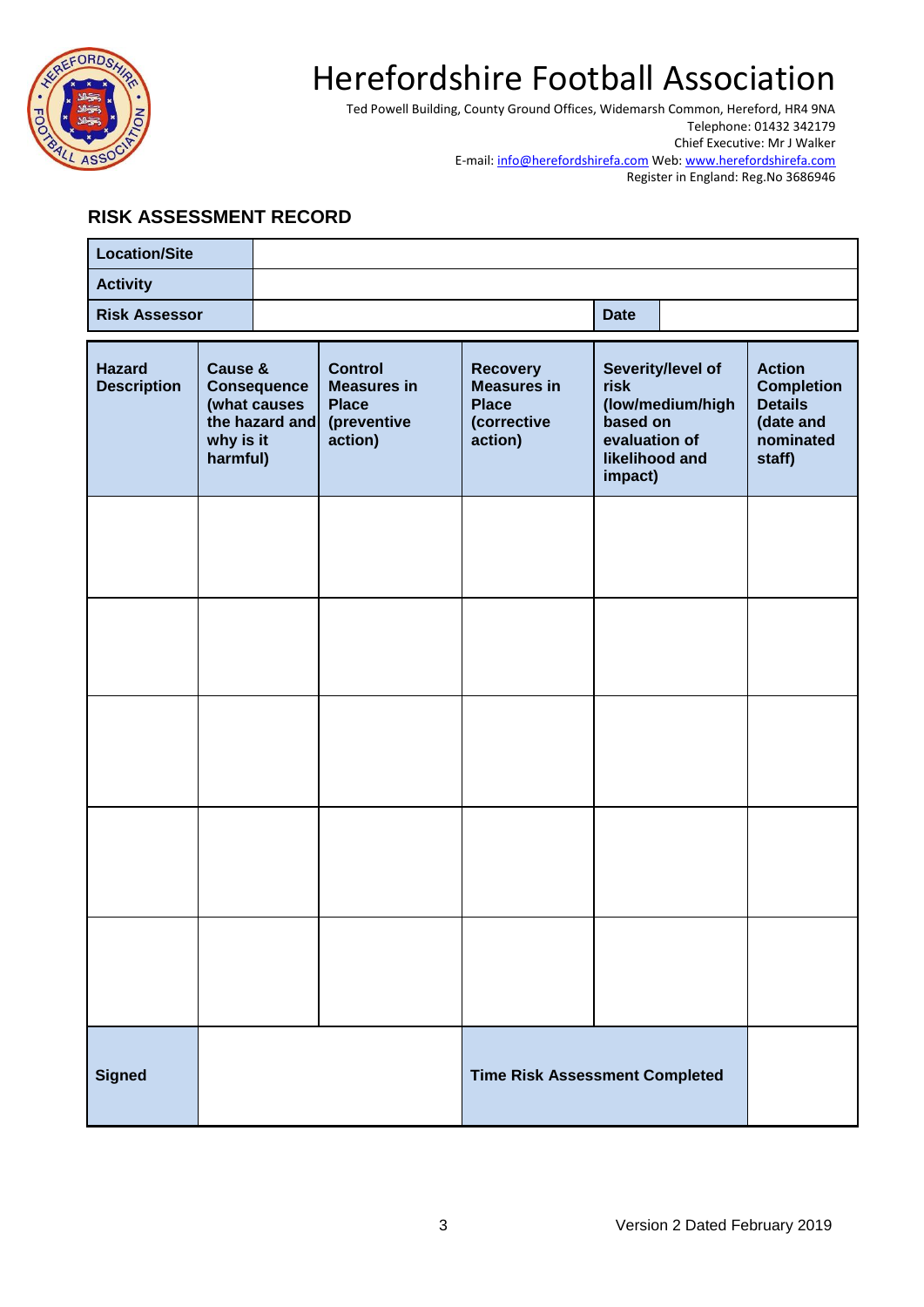

Ted Powell Building, County Ground Offices, Widemarsh Common, Hereford, HR4 9NA Telephone: 01432 342179 Chief Executive: Mr J Walker E-mail[: info@herefordshirefa.com](mailto:info@herefordshirefa.com) Web: [www.herefordshirefa.com](http://www.herefordshirefa.com/) Register in England: Reg.No 3686946

### **FIRST AID PROCEDURE**

#### **The Nominated/Appointed Individual(s) Are:**

**First-Aiders:**

- Dave Stevens
- Jamie Pitman
- Mark Prothero
- Andy Lindley

Any other tutor who delivers the course will also be a qualified First-Aider.

All confirmed nominees are appropriately qualified First-Aiders, holding current first-aid certificates. Therefore, one of the First-Aiders listed above must be contacted in the event of an incident occurring, to administer any first aid required. It is important that all issues where a First-Aider has been involved are recorded in the necessary incident logbook(s) which accompany the first-aid box(es).

Whenever learners are present, to attend for a component of a course/programme, their tutor/assessor is responsible for making them aware of whom their nominated First- Aiders are and where they can be found (they are required to be on site at the time of a course/programme taking place).

#### **The First Aid Box(es) Are Located:**

Nominated First Aiders are provided with appropriate First-Aid equipment.

#### **Accident Reporting**

During a course the Tutor, Assessor, individual(s) in charge of the event (possible via delegation) involved in the accident/incident is responsible for ensuring that an investigation takes place and than an accident/incident/near miss report is completed.

In the case of an injury, following appropriate care for the injured individual, the Tutor/ Assessor/individual(s) in charge of the event must inform the Head of Centre, Dan Chance, and the nominated person Joe Mathias at the Herefordshire FA.

The Accident Report Form should be forwarded immediately via the quickest route to enable details to be recorded and any actions noted.

Please note that delivery/assessment sites might also have their own recording procedures which will also need to be followed.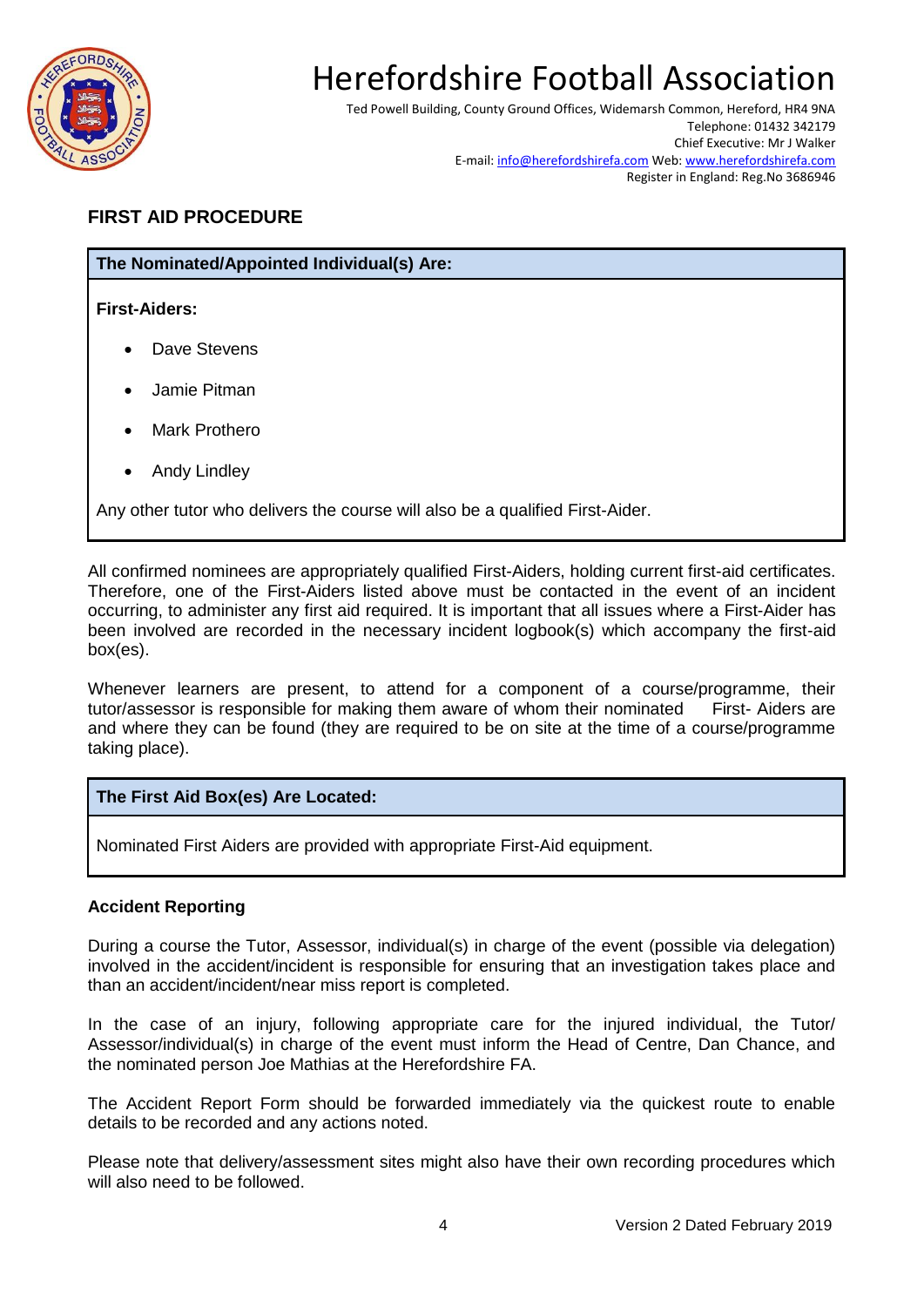

Ted Powell Building, County Ground Offices, Widemarsh Common, Hereford, HR4 9NA Telephone: 01432 342179 Chief Executive: Mr J Walker E-mail[: info@herefordshirefa.com](mailto:info@herefordshirefa.com) Web: [www.herefordshirefa.com](http://www.herefordshirefa.com/) Register in England: Reg.No 3686946

### **ACCIDENT REPORT**

| Date, Time, Location & Event Details Where The Incident Took Place    |  |             |  |  |
|-----------------------------------------------------------------------|--|-------------|--|--|
| <b>Date</b>                                                           |  | <b>Time</b> |  |  |
| <b>Location (Venue)</b>                                               |  |             |  |  |
| <b>Event Details</b><br>(eg Qualification title and<br>course number) |  |             |  |  |

| <b>Injured Persons Details</b> |                 |  |  |  |
|--------------------------------|-----------------|--|--|--|
| Name:                          |                 |  |  |  |
| <b>Occupation:</b>             |                 |  |  |  |
| Date of birth:                 |                 |  |  |  |
| <b>Address:</b>                | <b>Postcode</b> |  |  |  |
| Tel:                           |                 |  |  |  |
| Email:                         |                 |  |  |  |

| Details of all persons involved - insert details of all individuals actually involved in near miss, incident<br>or accident |                                      |  |  |  |
|-----------------------------------------------------------------------------------------------------------------------------|--------------------------------------|--|--|--|
|                                                                                                                             | <b>Name</b><br><b>Contact number</b> |  |  |  |
|                                                                                                                             |                                      |  |  |  |
| 2                                                                                                                           |                                      |  |  |  |
| 3                                                                                                                           |                                      |  |  |  |
| $\boldsymbol{4}$                                                                                                            |                                      |  |  |  |
| 5                                                                                                                           |                                      |  |  |  |

| Details of all witnesses -insert details of all individuals who witnessed the near miss, incident or<br>accident |             |                       |  |  |
|------------------------------------------------------------------------------------------------------------------|-------------|-----------------------|--|--|
|                                                                                                                  | <b>Name</b> | <b>Contact number</b> |  |  |
| 1                                                                                                                |             |                       |  |  |
| $\mathbf{2}$                                                                                                     |             |                       |  |  |
| 3                                                                                                                |             |                       |  |  |
| 4                                                                                                                |             |                       |  |  |
| 5                                                                                                                |             |                       |  |  |